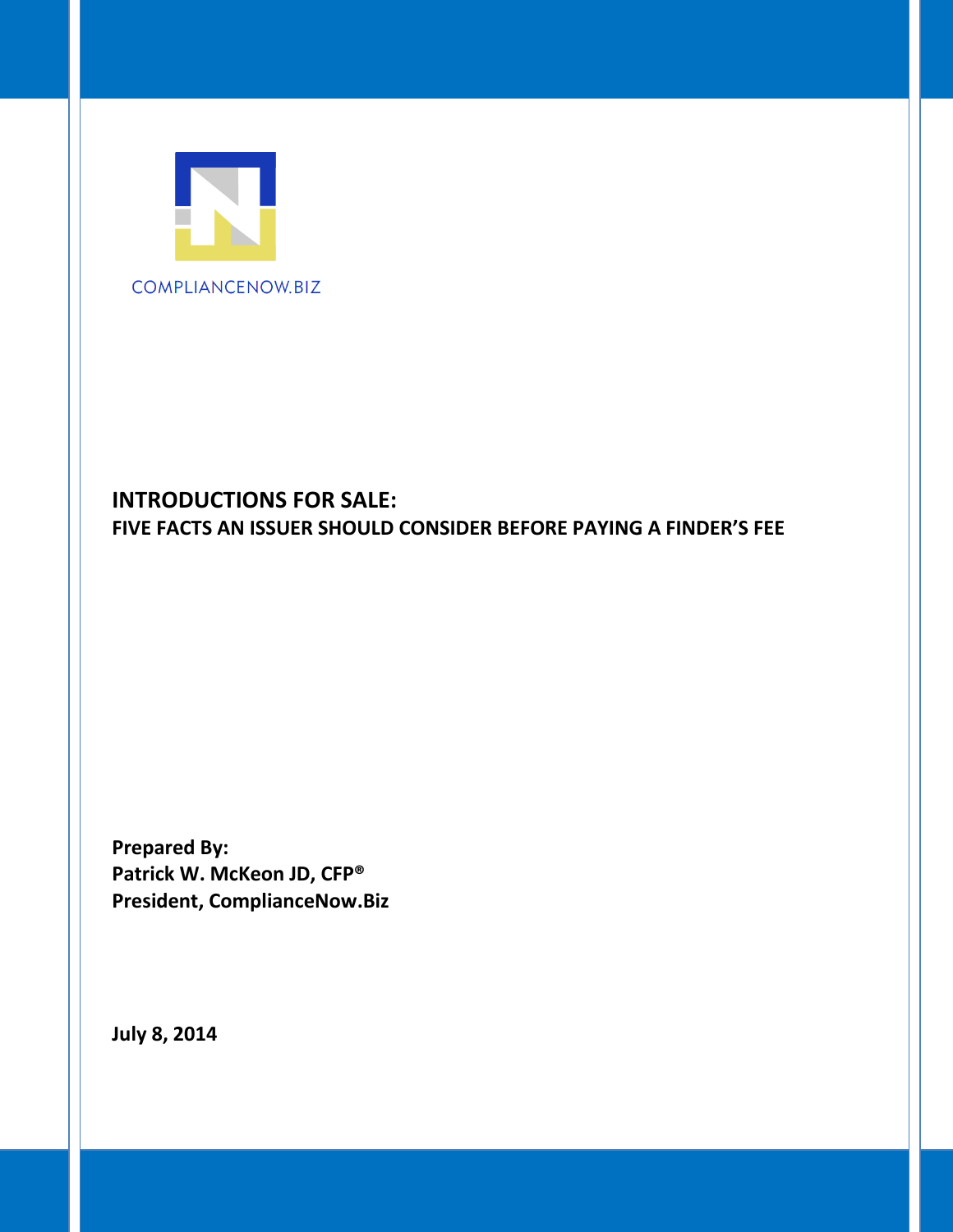

#### **WHY FINDERS MAY NOT BE KEEPERS**

For reasonable cost, simplicity and convenience, the appeal to a securities Issuer of a finder's fee for capital raised sounds tempting.

Hungry to raise capital, fledgling securities Issuers, however, may leap too quickly at promises for lowcost investor introductions by engaging unregistered finders<sup>1</sup> with uncertain expertise. Issuers seeking investor introductions by engaging finders are often conducting the sale of Non-Public Private Placement offerings based on an exemption from the registration requirements of Section 5 of the Securities Act of 1933 ("Securities Act"). Regulation D Rules 504, 505 and 506<sup>2</sup> provide exemptions from the registration requirements of the Securities Act, allowing some Issuers to offer and sell their securities without having to register the securities with the SEC.

Finders may be the capital raiser of choice for early-stage companies, or, as the U.S. Securities and Exchange Commission ("SEC") believes they may be unregistered broker-dealers. Finders raise capital for Issuers that might not otherwise have capital on their own or, more importantly, would not draw the attention of investment bankers, who by definition are licensed broker-dealers. Finders and those who employ them must be aware of the risks associated with their services and the requirements imposed on them by the federal securities laws. Issuers or individuals who intend to use a finder—or those engaged as one—must be aware that certain activities require registration, the lack of which may bring about serious consequences.

To be fair, the appeal to Issuers paying finder's fees was facilitated by the SEC back in 1991 when it drafted a No-Action Letter that allowed the Ottawa Senators Hockey Club to pay a finder's fee to entertainer Paul Anka to help the Club raise capital from investors. At that time, the former teen heart throb agreed to provide the Club a list of his personal contacts in exchange for a commission-like transaction fee based on what his contacts brought to the Club in terms of a capital investment in the organization. 3

After the Paul Anka no action letter, in SEC v. Kramer, the SEC rejected a looser finder description, which, in contrast to providing a simple introduction, actually brought together parties for the purposes of a securities transaction. Such an arrangement did trigger the need for registration.<sup>4</sup> The SEC also issued a No-Action Request Denial Letter to Brumberg Mackey & Wall PLC<sup>5</sup> in which it appeared to reject

 $\overline{\phantom{a}}$ 

 $^1$  An Issuer raising capital through a private securities offering will often retain a finder to locate investors and possibly help negotiate the terms of the financing. It's fairly common for the Issuer to agree to pay the finder a transaction-based fee tied to the amount of money raised through the finder's efforts. Unfortunately, this seemingly simple arrangement can be a trap for the unwary.

 $^2$  See Code of Federal Regulations §230.504, §230.505 and §230.506.

<sup>&</sup>lt;sup>3</sup> See Paul Anka, SEC No-Action Letter dated July 24, 1991.

<sup>&</sup>lt;sup>4</sup> S.E.C. v. Kenneth R. Kramer, et al., 778 F. Supp. 2d 1320 (April 1, 2011).

<sup>&</sup>lt;sup>5</sup> See Brumberg Mackey & Wall PLC, Denial of No-Action Request dated May 17, 2010.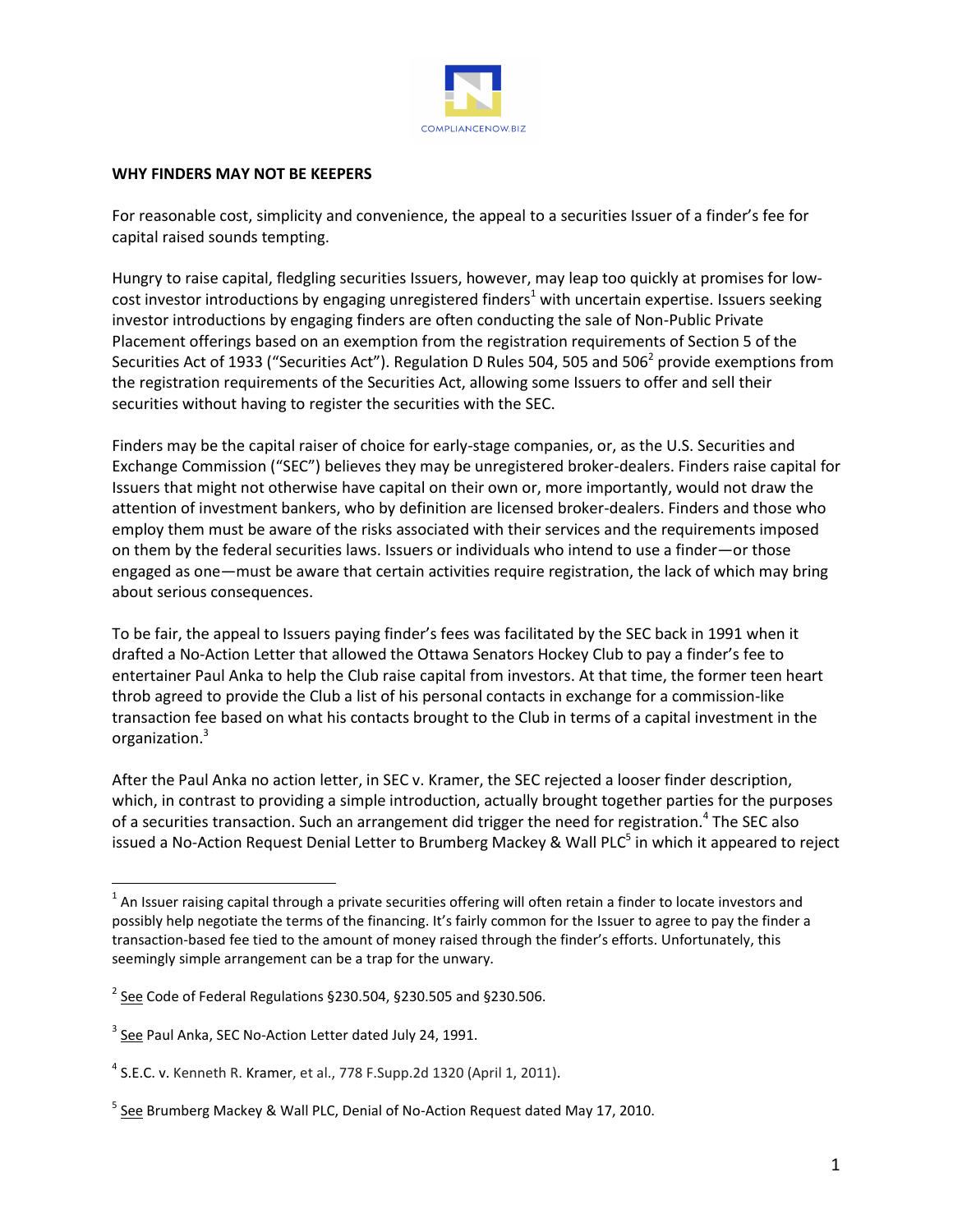

the possibility that an unregistered finder can be compensated based on capital raised in a proposed transaction. The letter stated that in effect, a "salesman's stake" in the proposed transaction would create a heightened incentive which would require broker-dealer registration.

#### **CHALLENGES AHEAD**

Other challenges to finder fee transactions have touched on the role of technology in opening up more doors to transaction participants; the use and misuse of shell organizations and other sticking points. By allowing a transaction-based fee to be paid to Paul Anka, an unlicensed finder, the SEC opened the door to a kind of grey zone that colored outside the lines set down by the Securities Exchange Act of 1934 ("Exchange Act") and numerous state securities laws.

## **Simply stated, it is unlawful to "effect any transaction in, or induce or attempt to induce the purchase or sale of, any security" without first registering as a broker-dealer with the Securities and Exchange Commission (SEC) and applicable state regulators.<sup>6</sup>**

Registered broker-dealers must also be members of a self-regulatory organization-generally the Financial Industry Regulatory Authority (FINRA, formerly known as the National Association of Securities Dealers) and comply with SEC regulations regarding financial responsibility and market conduct.

In providing its rationale for its departure from the Exchange Act the SEC made clear that the author of the pop song "Diana" had a very limited involvement in the offering. Factors considered by the SEC included the following:

- Anka had a pre-existing relationship with investors;
- Anka had a reasonable belief that the investors were accredited;
- Anka did not advertise, endorse or solicit investors;
- Anka made no personal contact;
- Anka did not advise on valuation;
- Anka had never been a broker-dealer.

#### **FINDER'S FEES HAVE A HIDDEN COST**

l

Often Issuer's will want to use a "finder" to assist in the offer and sale of their securities offering. As discussed, generally a "finder" is someone who is not a licensed broker-dealer. The SEC and FINRA frown upon the use of finders and the payment of fees to finders. In certain states, the use of a non-licensed broker-dealer finder could result in a violation of that State's Blue Sky laws and loss of the securities registration exemption and may give rise to rescission rights for the purchaser. Accordingly, before engaging a finder to assist the Issuer in the offering, the Issuer should consult with its legal counsel. While in search for the capital needed to grow their respective businesses, Issuers should take a moment to consider these five facts about finder's fees before signing a contract or entering into some other type of arrangement with a finder.

<sup>&</sup>lt;sup>6</sup> See Securities Exchange Act of 1934 §15 Registration and Regulations of Brokers and Dealers.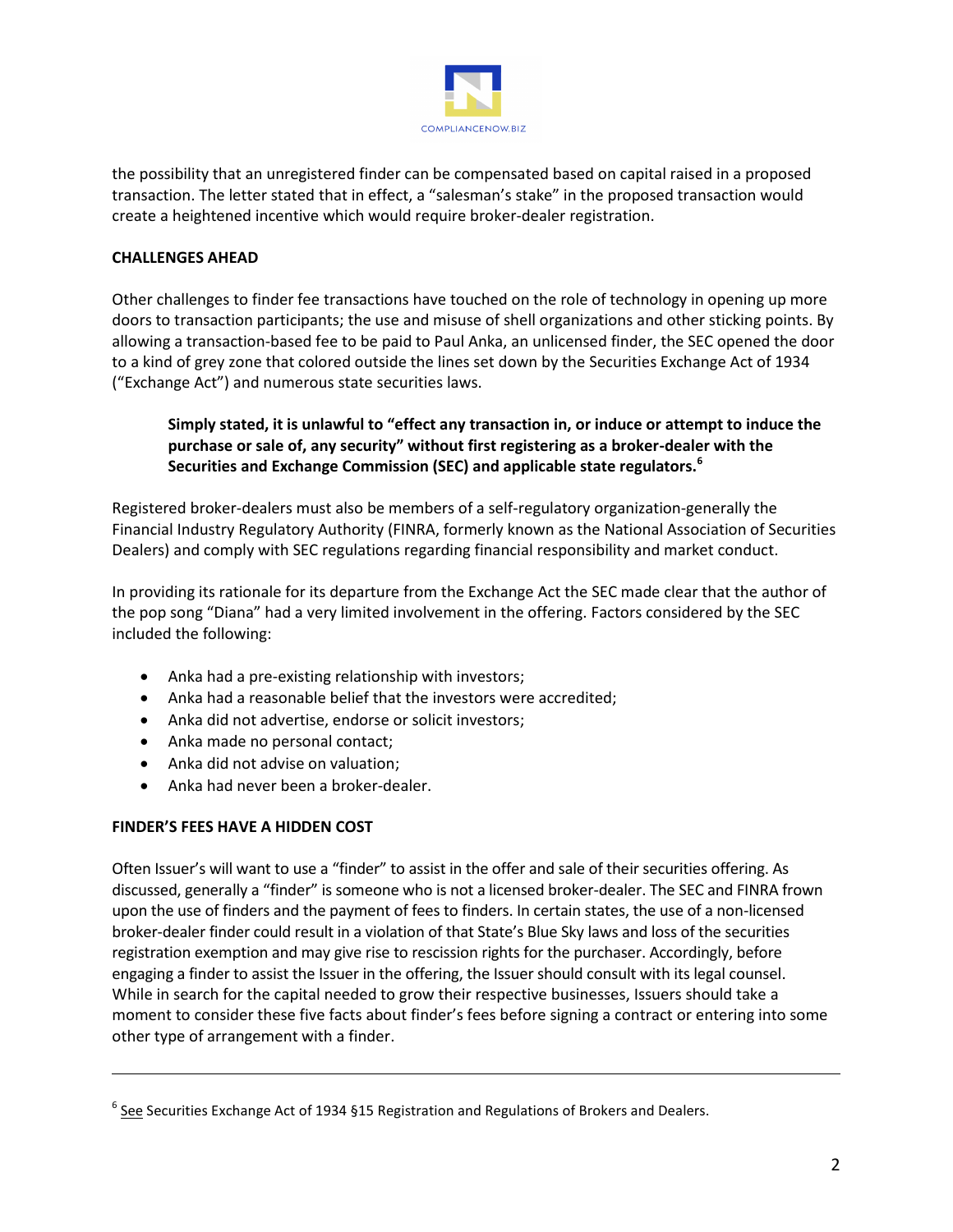

#### **FACT #1: THE ROLE OF "FINDER" IS PROBLEMATIC**

Not just anyone can qualify as finder. Or can they?

The vagueness around defining what a finder is may prove worrisome for Issuers in a hurry to raise capital and meet potential investors. While SEC regulations do provide for a "finder exemption" from broker-dealer registration requirements, it is simultaneously narrowly defined and frustratingly vague.

Exchange Act Rule 3a4-1<sup>7</sup> provides a safe harbor from broker-dealer registration requirements for an associated person of the Issuer in certain limited circumstances if the following criteria are met:

- The finder must be a person who is a director, officer or employee of the issuer;
- The finder must have substantial duties other than capital-raising;
- Finally, the finder must not be compensated by an arrangement that depends on the success of the finder's securities sales efforts.

Distinguishing between what constitutes an introduction and a sales effort isn't clear. In general, the exception applies only if the finder's role is limited to introducing the parties or merely giving names to the Issuer. Any role in discussing the Issuer's capabilities may tilt the balance from finder to brokerdealer.

#### **FACT #2: LACK OF TRANSPARENCY: QUALIFICATIONS UNKNOWN FOR UNREGISTERED FINDERS**

As an Issuer will you require an individual be involved in effecting transactions in the securities subject to the offering or are mere introductions satisfactory? Without the legal and regulatory constraints and conditions of a formal contract, finders may unwittingly expose both the Issuer and the offering to, among other things, loss of certain regulatory exemptions.

#### **FACT # 3: FINDER'S FEE TRANSACTIONS ARE REVERSIBLE**

 $\overline{a}$ 

SEC finder's fee exemptions are not settled case law. Although the Paul Anka No-Action Letter has not been withdrawn by the SEC, there have been recent hints that the SEC staff would not reach the same conclusion today. To date, the SEC has yet to adopt a simplified registration process for finders. Without such clarity, finder's fee transactions can be challenged.

Additionally, such challenges in effect provide a put right to purchasers, looking to rescind a purchase solely because the Issuer completed a transaction without the services of a licensed broker-dealer. In the case of Berkeley Inv. Group, $^8$  for example, it was established that if an agreement cannot be

<sup>&</sup>lt;sup>7</sup> See Securities Exchange Act Rule 3a4-1. Associated Persons of an Issuer Deemed not to be Brokers.

<sup>&</sup>lt;sup>8</sup> See The SEC v. Unlicensed Broker/Dealers: The Good Bad, and The Ugly by William H. Caffee, White Summers Caffee & James, LLC Page 5 citing Berkeley Investment Group LTD v. Douglas Colkitt; Shoreline Pacific Institutional Finance, The Institutional Division of Finance West Group; National Medical Financial Services Corporation Appellant. 455 F.3d 195.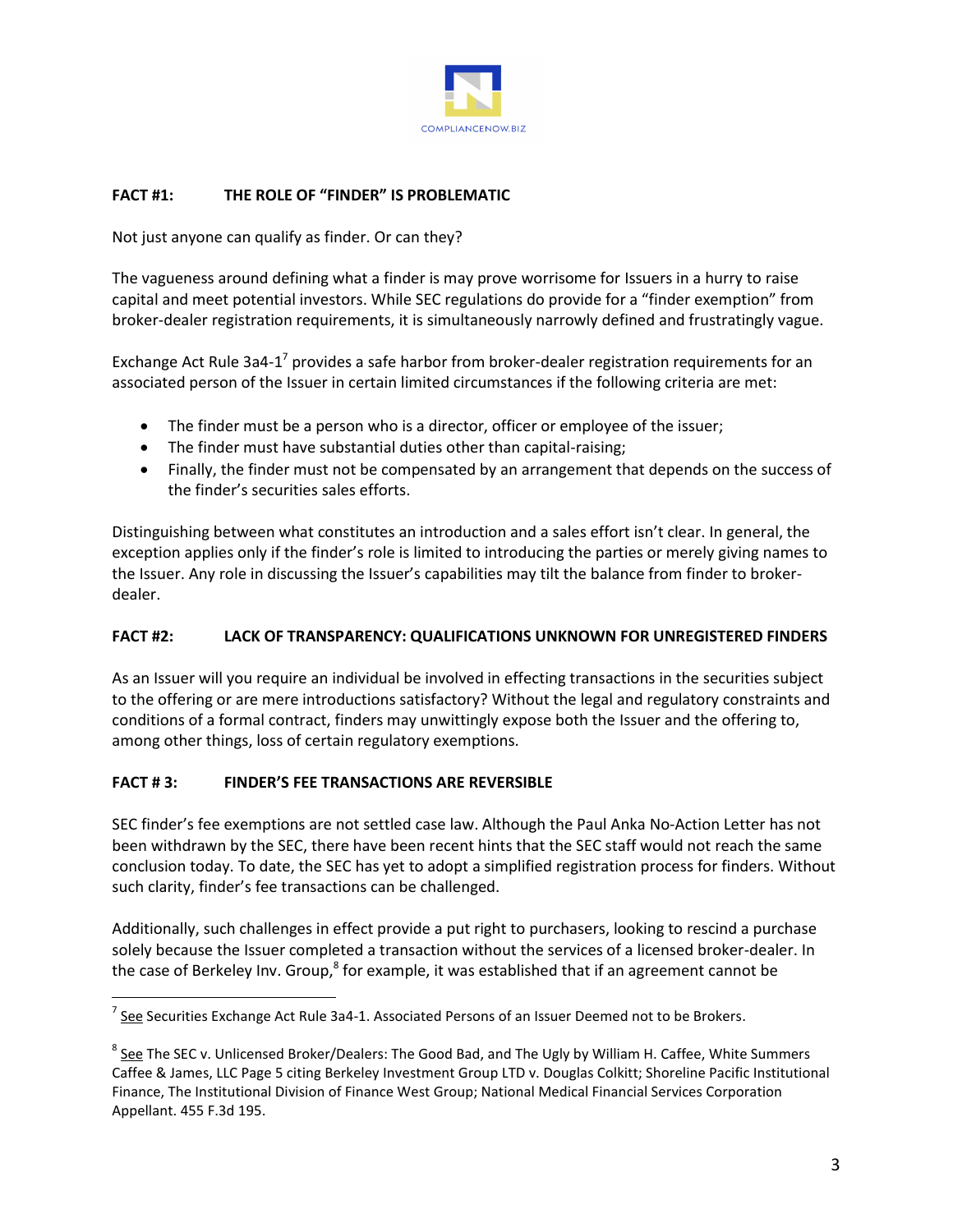

performed without violating the securities laws, that agreement is subject to rescission under Section 29(b) of the Exchange Act.

#### **FACT #4: BROAD CONSEQUENCES FOR UNAUTHORIZED SECURITIES**

Much can go wrong quickly if an Issuer colors outside of the lines where securities transactions are concerned.

Issuers and finders face a raft of regulatory problems; including cease-and-desist orders, injunctions, civil penalties by both the SEC and State Securities Commissions and possible criminal referral. An unregistered finder acting on behalf of the Issuer may be compelled to return their commission, fee and expenses. Lastly, the SEC and State Securities Regulators could bring an enforcement action **dealer –not a finder Receipt of transactionbased compensation** A person who receives transaction-based compensation in connection with a securities transaction is almost always deemed to be a broker-dealer. **Negotiation or advice** A financial intermediary involved in negotiations or who provides detailed information or advice to a buyer or seller of securities is likely to be deemed a brokerdealer. **Solicitation of investors** Solicitation is a factor that weighs in favor of finding a person to be a broker-dealer. **Previous securities sales experience or disciplinary action** Previous experience selling securities and/or discipline for violations of securities laws indicate that regulators will consider a person

among other things, aiding and abetting the finder's violation or violating anti-fraud provisions by engaging in an illegal offering.

against the Issuer for,

| The SEC has determined these activities constitute actions of a broker- |
|-------------------------------------------------------------------------|
| dealer –not a finder                                                    |

a broker-dealer.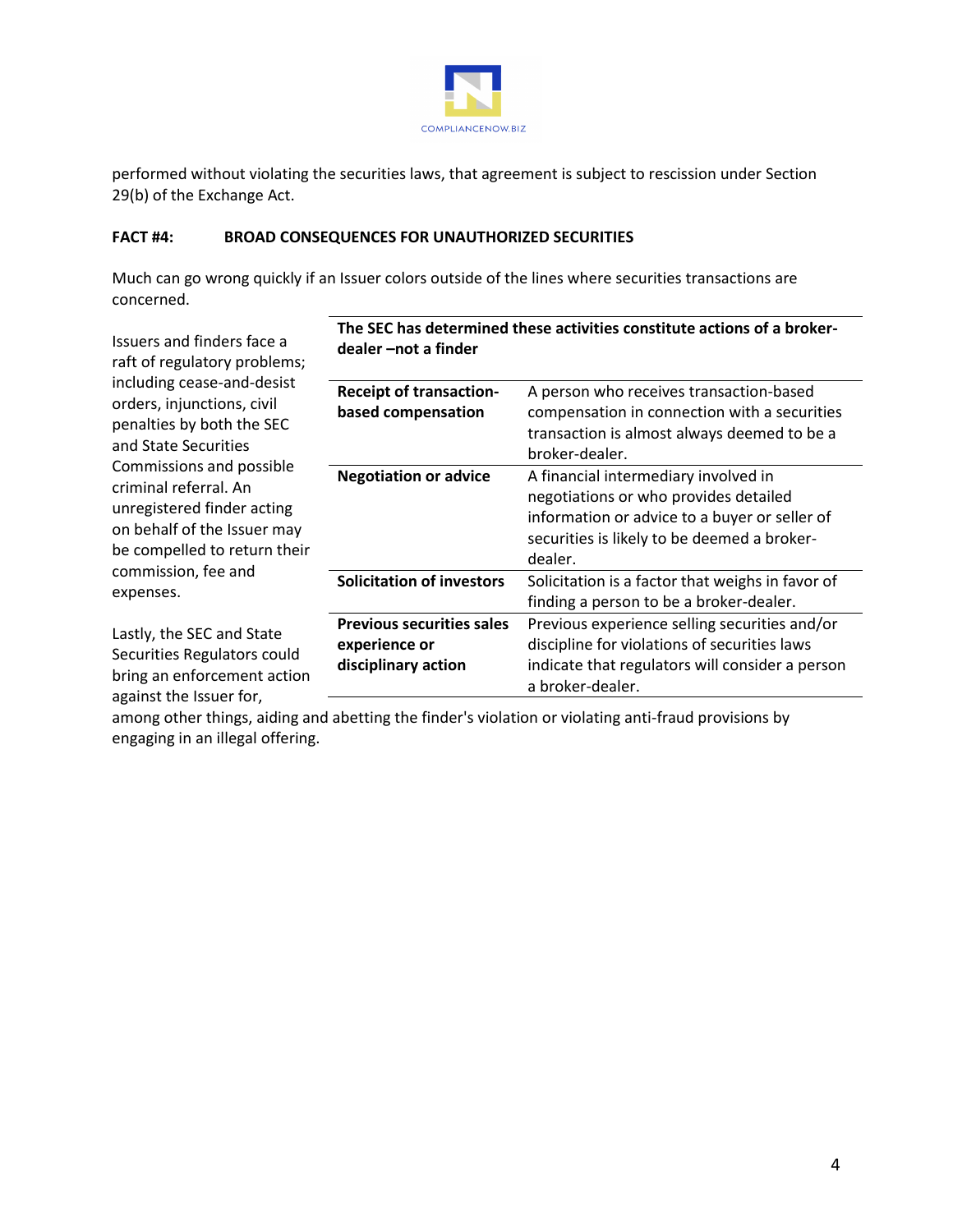

## FACT #5:<br>
How Registered Placement Agents Help Issuers Place Offerings **REGISTERED PLACEMENT AGENTS OF BROKER-DEALERS OFFER GREATER EXPERTISE**

There are tens of thousands of Issuers who may be too small to afford a dedicated marketing team and depend on the services of thirdparty marketers.



# Fortunately, such

firms are not limited

to finders alone. Private Placement Agents, on the other hand, are registered as broker-dealers and can serve as external marketers for all types of Issuers in domestic, foreign, and emerging markets. Issuers include any of the following types of funding vehicles:

- Corporations;
- Private Equity;
- Venture Capital;
- Real Estate; and
- Hedge Funds.

These Private Placement Agents range from specialized divisions of large brokerage firms to small and mid-sized independent firms that are only in the Private Placement business. Legitimate Placement Agents are regulated by the SEC, FINRA and other Federal, State and international agencies and authorities.

Private Placement Agents have a range of qualifications, skills and capabilities that finders quite often lack, including:

- Both alternative asset class and general investment experience;
- Private equity buy-side and sell-side industry experience;
- Substantial and timely understanding of securities, markets and the economy;
- Prior relationships necessary to optimize the capital raising process;
- Capabilities for conducting thorough due diligence on an offering, its principals and strategy;
- Thorough vetting by SEC as registered broker-dealers and regulated by FINRA and various State Securities Commissions;
- Commitment to legal, ethical, and regulatory compliance;
- Qualified securities licensing according to their sales and supervisory responsibilities.